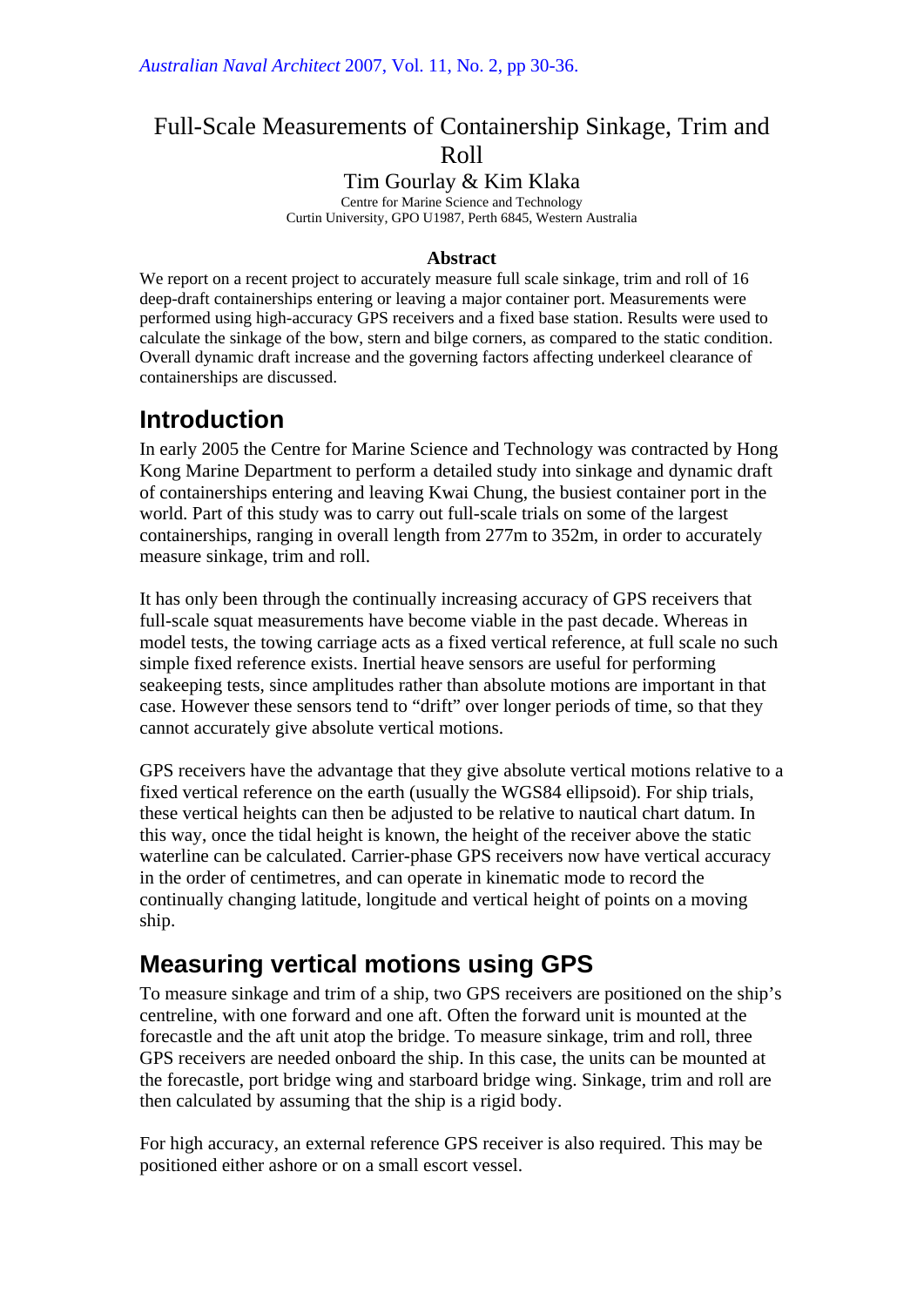Once the onboard GPS receivers are fixed in place, a stationary reading of each receiver's vertical height is taken at the berth. This is then used as a reference value with which to compare the vertical height measurements whilst under way.

### **Shore-based receiver method**

The shore-based receiver method is described in Feng & O'Mahony (1998). In this case, a GPS receiver is mounted ashore and kept in a fixed position for the duration of the measurements. Cross-correlating GPS signals between the moving receivers and the shore-based receiver then allows accurate position fixing of the moving receivers.

However, ship sinkage measurements must be taken relative to the instantaneous static waterline around the ship, and this changes as the tidal height changes. Therefore, results must be corrected for the fact that the static waterline height (tidal height) is changing with time and position. Also, the difference between the GPS vertical reference and the mean sea level (geoid undulation) must be accounted for.

#### **Escort vessel method**

The escort vessel method is described in Härting & Reiking (2002). In this case, the escort vessel first does its own sinkage and trim test using the shore-based method described above. This allows the vertical position of the escort vessel to be known for any given vessel speed. Then the escort vessel acts as a reference unit for the larger vessel.

The use of an escort vessel removes the error associated with estimating the tidal height at each time and position in the transit. This is because the escort vessel moves up and down with the tide by the same amount that the ship does, so any tidal height effects cancel out. In a similar way, geoid undulation may also be neglected when using this method.

### **Choosing the appropriate method**

In choosing between the shore-based receiver and escort vessel methods for a particular application, the main deciding factors are: availability of tidal data; length of transit; sea state; and cost. These factors are discussed below with reference to performing trials in Hong Kong harbour.

#### *Availability of tidal data:*

Using a shore-based GPS receiver requires accurate knowledge of the tidal height at each point in the transit. If this cannot be calculated sufficiently accurately, then the escort vessel method should be used.

In the case of Hong Kong harbour, tidal variations are not too large (around  $1 - 1.5m$ ) and tidal heights are measured continuously at several points around the area.

#### *Length of transit:*

If using a shore-based receiver, errors increase as the baseline length (distance between shore-based receiver and moving receivers) increases. The baseline length always stays small when using the escort vessel method.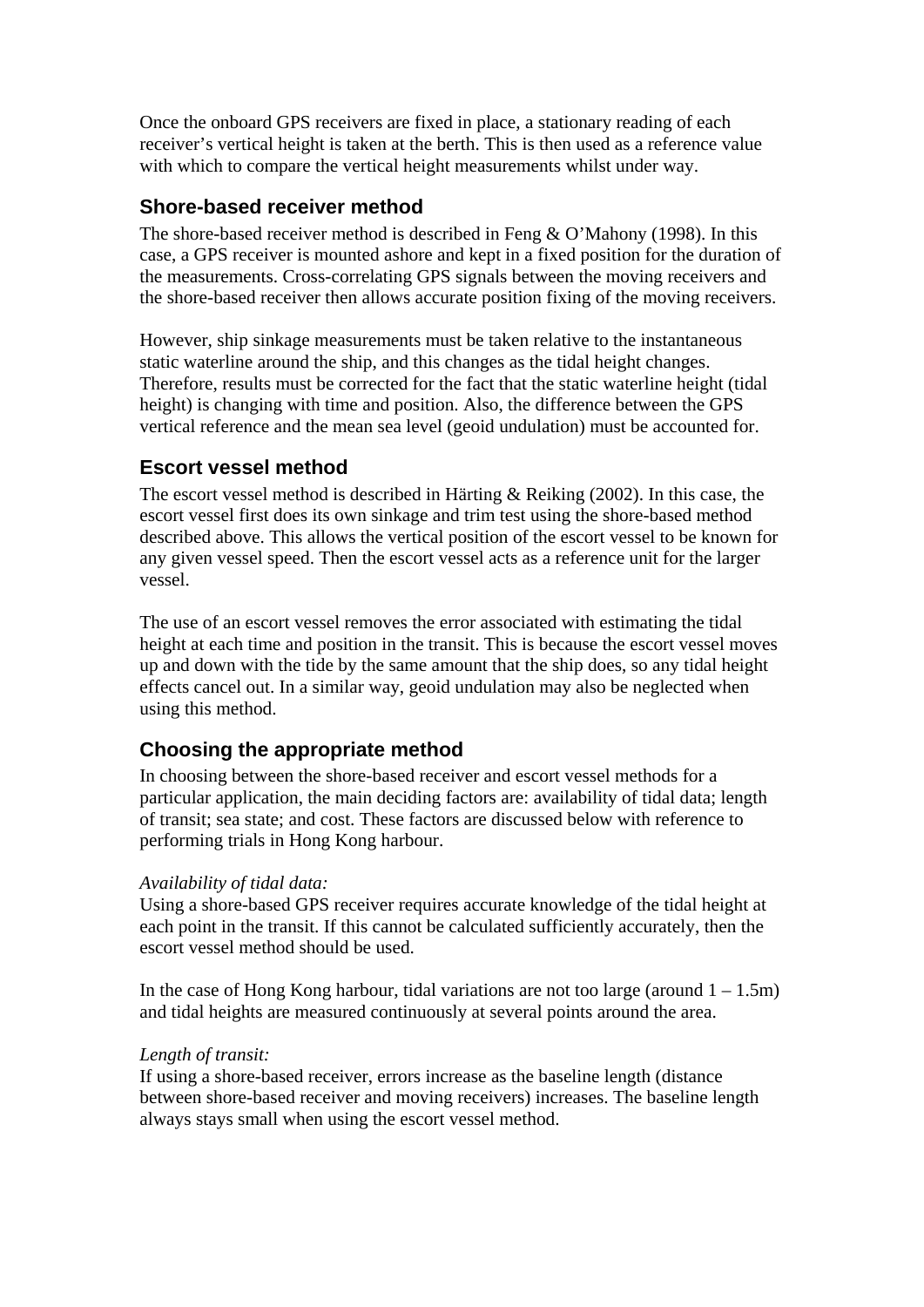For the Hong Kong trials, the area of interest was around 4 nm (nautical miles) in length, and during this part of the transit the ship was never more than 2.5 nm from the shore-based receiver, so that baseline errors remained small.

#### *Sea state:*

The escort vessel method requires a fairly calm sea ahead of the ship, to have a stable vertical reference. Any swell, sea or wake from other vessels will cause an oscillatory vertical motion of the escort vessel, which may be difficult to average out.

Hong Kong has a fair amount of wave wake, generated by the very frequent shipping going into and out of the port. In addition, the easterly trade winds in winter cause high-frequency wind waves, while the summer monsoon brings significant southwesterly swells. This would have caused difficulties with gaining stable reference heights from the escort vessel.

#### *Cost:*

The use of an escort vessel entails additional costs as well as logistical difficulties.

All things considered, it was thought best to use the shore-based receiver method for these trials. For longer transits in calm water with little tidal data available, the escort vessel method is suitable and has been used successfully in Europe, as described in Härting & Reiking (2002).

# **Description of the trials**

## **Trials location**

Trials were conducted on vessels transiting to or from Kwai Chung, the Hong Kong container terminals, via the East Lamma Channel (see British Admiralty chart 3280 for details). For vessels leaving Kwai Chung, measurements were taken from the berth until the vessel passed approximate latitude 22°16'N. This transit includes an initial course towards the WSW, followed by a slow turn to port with final course SSE. The inward transits were the reverse of above.

The charted depth for this section of the transit varies from 15 - 35m. The transit is in essentially unrestricted water, with no channel blockage effects. The channel is wellsheltered from the prevailing swell.

### **Equipment**

Trimble 5700 real-time kinematic, carrier phase GPS receivers were used. Three of these (with Trimble Zephyr antennas) were mounted on the vessel, with one at the bow and one on each of the bridge wings. A fourth receiver (with Trimble Zephyr Geodetic antenna) was mounted on-shore, at a secure location close to the container berths. This formed the base station with which to correlate the moving receiver results. This equipment setup gives a root-mean-square accuracy of 20mm for each moving receiver's vertical position, as stated by the manufacturer for the baseline lengths used in these trials. Sampling rate was 1 Hz.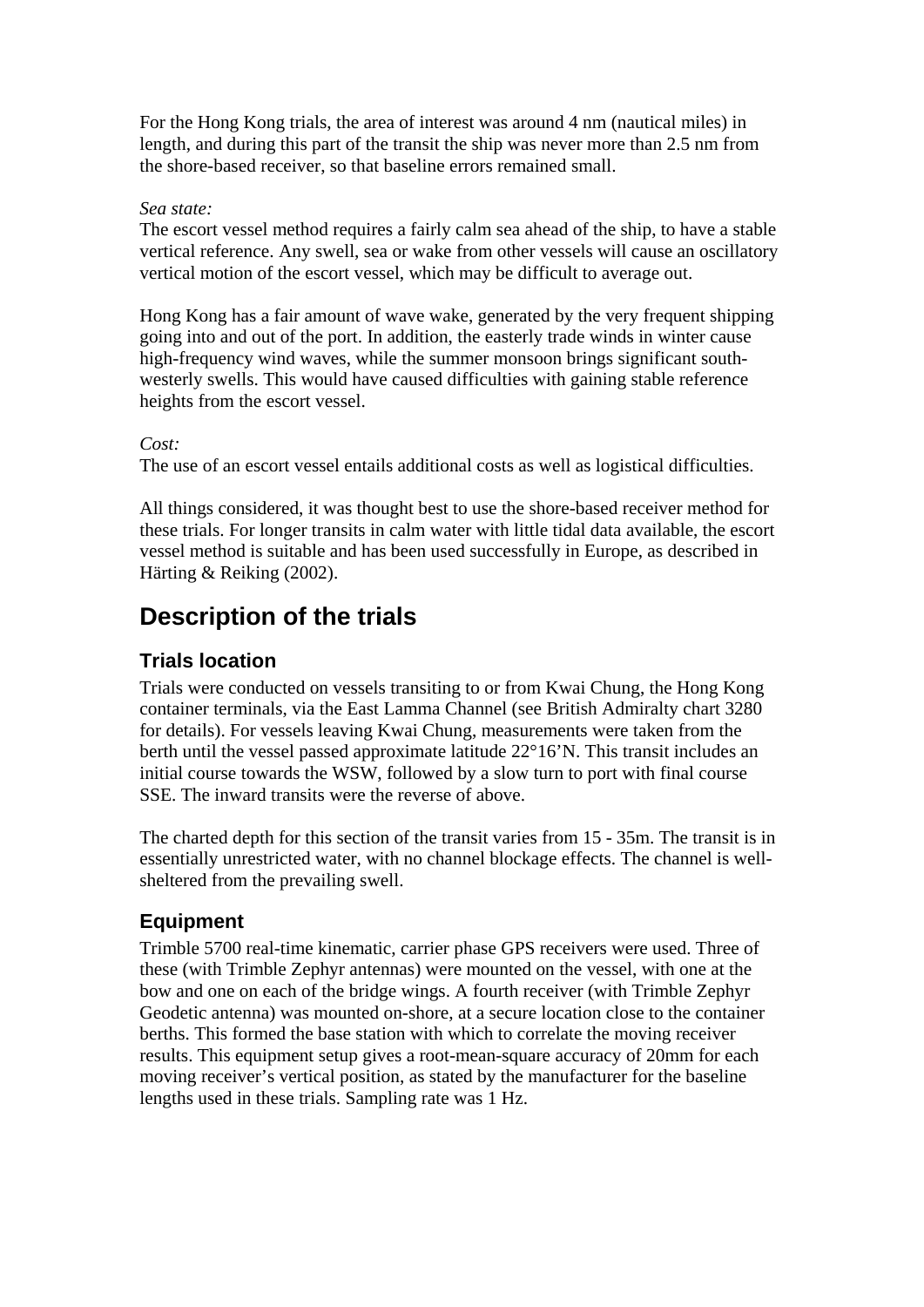

**Figure 1: Typical GPS receiver locations on vessel** 



**Figure 2: Typical bow receiver mounting** 

### **Arranging transits**

Before commencing the trials, Hong Kong Marine Department and CMST spent considerable time liaising with pilots, container terminals, shipping lines and ship masters, organizing everything so that the trials could proceed smoothly. It was important that there was no interruption to any of the ships' usual operations.

Although ideally each individual transit should be arranged well in advance, this was impossible due to the changing ship schedules, as well as the safety requirement of only performing daylight transits. Instead, potential target ships were notified in advance and final confirmation of the transit given a few hours before each transit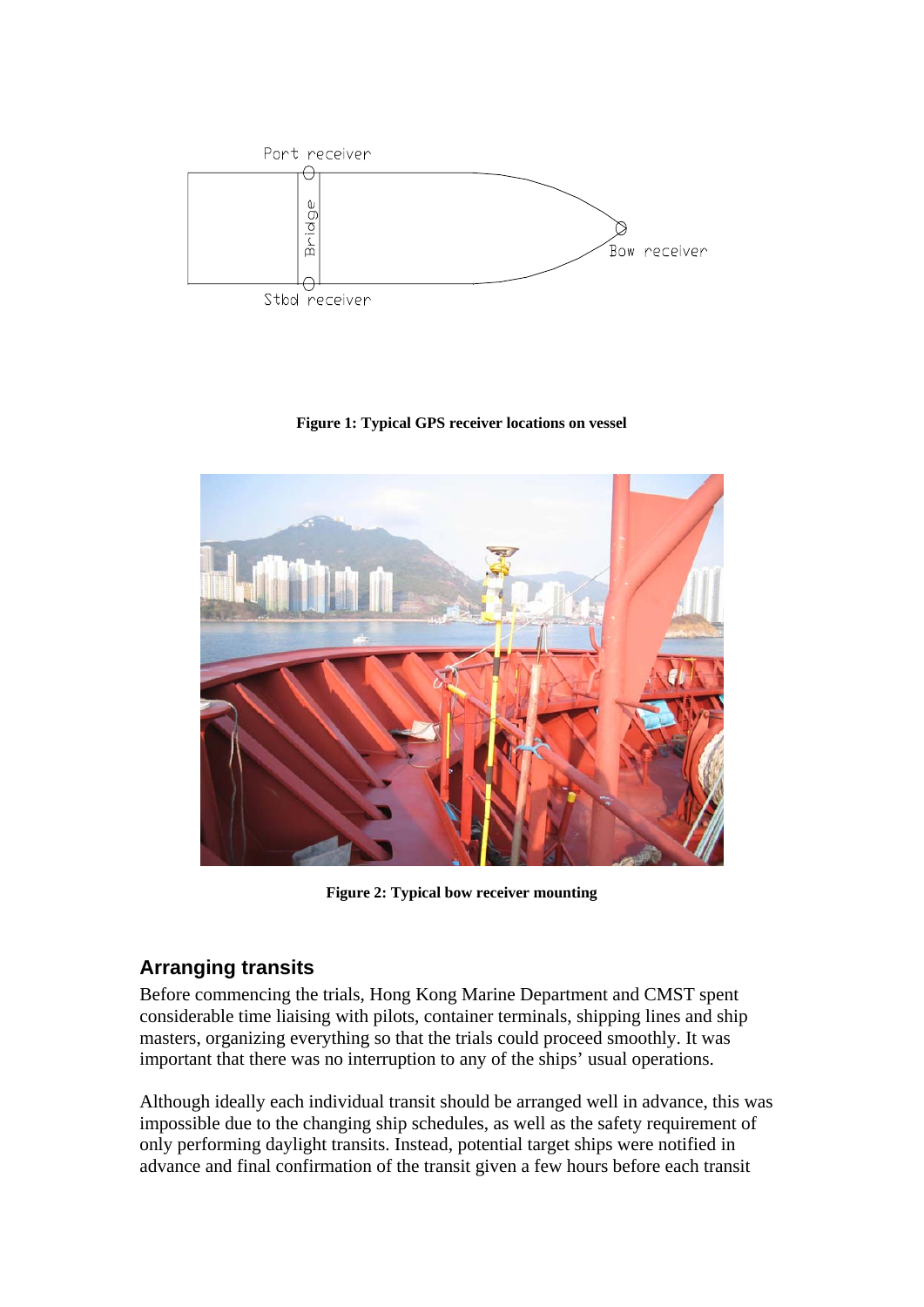through the Pilots' Association. The Pilots' Association was invaluable in providing up to the minute schedules, liaising with ships' masters, and getting the CMST personnel to and from the ships with the pilots.

Through prior planning, round the clock monitoring of ship schedules, and a flexible approach to arranging transits, 20 transits were performed on 16 deep-draft containerships over a 9-day period. The vessels chosen were among the largest containerships currently in operation.

## **Trials procedure**

Two CMST personnel performed the trials on the vessels. Both incoming and outgoing trials were conducted. The procedure for incoming transits is described below:

- CMST personnel board vessel with pilot, carrying equipment up ladder in backpacks
- Report to bridge, then set up equipment  $(5 10 \text{ minutes})$
- Log data through to the berth, then take stationary reading at berth
- Remove equipment and disembark with the pilot

For outgoing transits the procedure was the reverse of above.

# **Data analysis**

Trimble Geomatics software was used to take in the data from the three moving receivers and base station, and output (time, latitude, longitude, height) vectors for all three moving receivers.

Matlab software was then written for post-processing the results.

## **Calculating sinkage from GPS height measurements**

This method follows that presented in Feng & O'Mahony (1998).

GPS height measurements are given not with respect to chart datum, but with respect to a mathematically-defined ellipsoid (the WGS84 ellipsoid) that only roughly approximates mean sea level.

We wish to ultimately measure height with repect to the local static waterline, so as to gauge the sinkage of the ship beneath its static floating position.

The first step in this process is to transfer the height measurements from the WGS84 ellipsoid to the geoid, which coincides with Mean Sea Level (MSL). The height of the geoid above the ellipsoid is known as the "geoid undulation" (*N*) which varies around the globe. Values of *N* for Hong Kong were taken from Chen & Yang (2001) and are around -1.6m to -1.7m in the area of interest.

Measured GPS heights relative to the ellipsoid ( $h_{\text{measured}}$ ) are then transferred into heights relative to the mean sea level ( $h_{\text{MST}}$ ) as follows:

 $h_{\text{MSL}} = h_{\text{measured}} - N$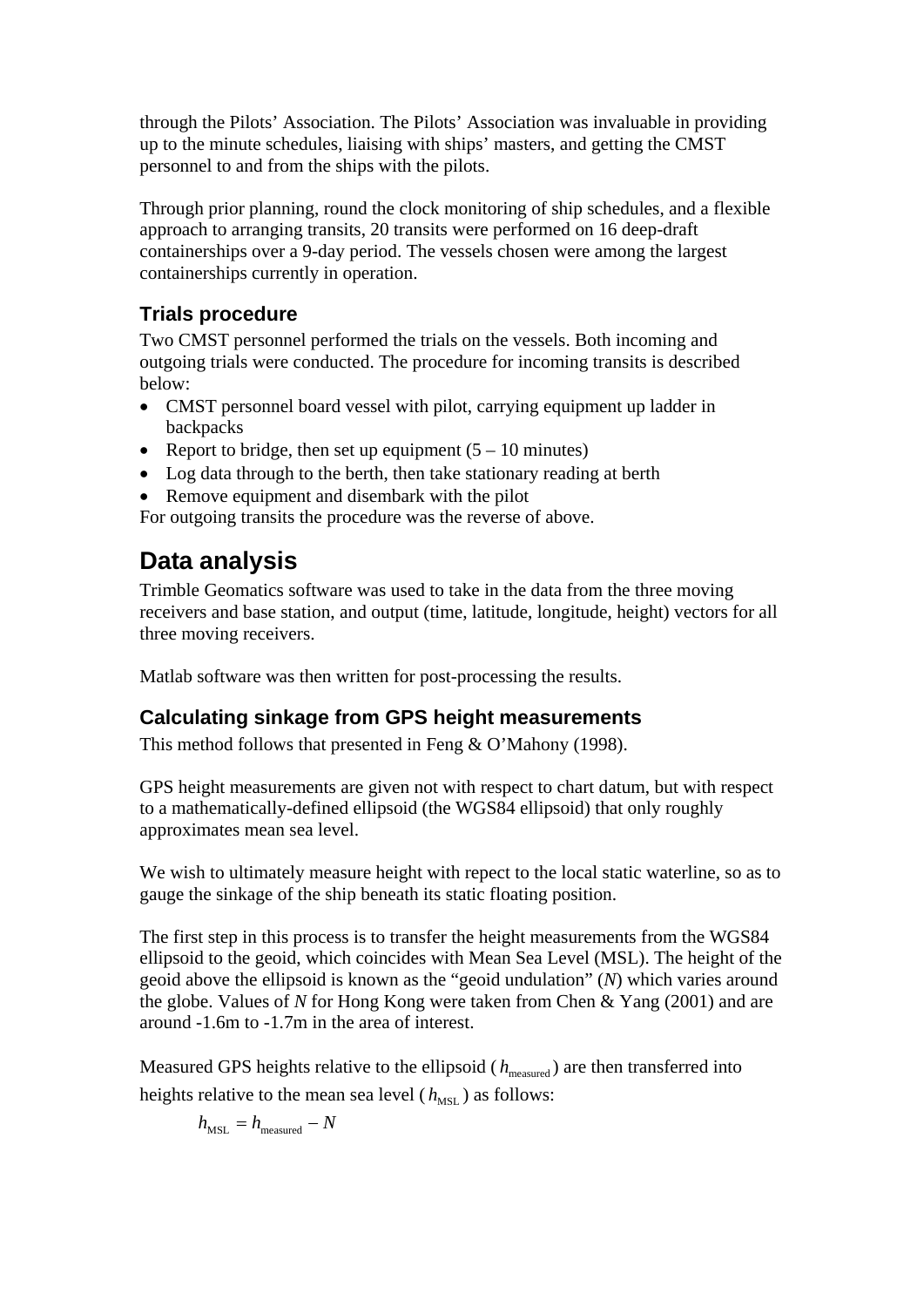These can then be transferred to the datum of Lowest Astronomical Tide (LAT), which is used for tidal measurements, as follows:

$$
h_{\text{LAT}} = h_{\text{MSL}} + T_{\text{mean}}
$$

where  $T_{\text{mean}}$  is the mean tidal height, i.e. difference between LAT and MSL.

Instantaneous tidal height *T* is measured relative to LAT, since nautical charts normally use LAT as their datum. Therefore, the height of a GPS receiver above the instantaneous static free surface  $(h_{FS})$  is given by

$$
h_{\rm FS}=h_{\rm LAT}-T
$$

Combining the above equations yields

$$
h_{\rm FS}=h_{\rm measured}-N+T_{\rm mean}-T
$$

This allows us to transfer the measured height  $h_{\text{measured}}$  of a GPS receiver above the WGS84 ellipsoid, into the actual height  $h<sub>FS</sub>$  above the static free surface around the ship.

The rising of the ship  $\nabla h_{\text{FS}}$  relative to the static free surface is the difference in  $h_{\text{FS}}$ between when the vessel is underway and when it is in its static free-floating position at the berth. Therefore

 $\nabla h_{\rm FS} = (h_{\rm FS})_{\rm underway} - (h_{\rm FS})_{\rm static}$ 

Sinkage is defined as being positive downwards, so it is given by

$$
Sinkage = -\nabla h_{FS} = (h_{FS})_{static} - (h_{FS})_{underway}
$$

or

$$
Sinkage = (h_{\text{measured}} - N + T_{\text{mean}} - T)_{\text{static}} - (h_{\text{measured}} - N + T_{\text{mean}} - T)_{\text{underway}}
$$

For these trials, the region of interest is small and  $T_{\text{mean}}$  varies little. Therefore the difference between  $T_{\text{mean}}$  at the berth and during the transit has been neglected, with a small associated error. This reduces the above equation to

 $\text{Sinkage} \approx (h_{\text{measured}} - N - T)_{\text{static}} - (h_{\text{measured}} - N - T)_{\text{underway}}$ 

Therefore in order to calculate sinkage the following quantities are required:

- Measured GPS receiver heights through the entire transit, as well as a static reading at the berth
- Tidal heights at each time and location in the transit, as well as a static reading at the berth
- Geoid undulation *N* over the area of the transit

#### **Other output quantities**

Once the sinkage at each GPS receiver has been calculated over the entire transit, rigid-body dynamics are used to transfer sinkage at the three receiver locations into sinkage at other locations on the vessel, specifically the forward post, aft post, port bilge corner amidships and starboard bilge corner amidships. For consistency, the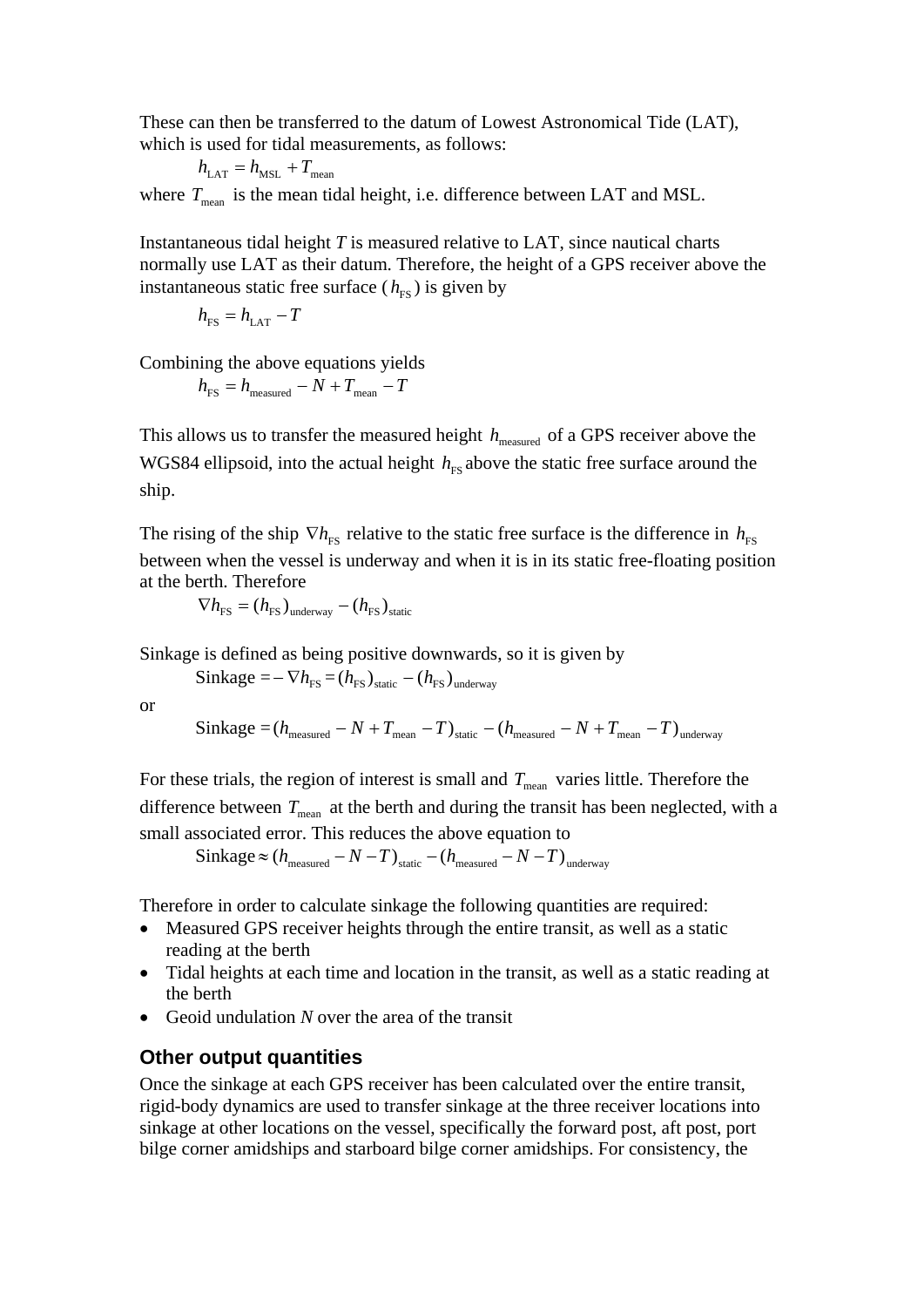bilge corners have been taken to be 80% of the half-beam away from the centreline of the vessel.

These extremities of the vessel are the points on the hull that might come closest to the sea floor, and therefore should be taken into account when assessing grounding risk.

Note that the rigid-body assumption neglects any additional hogging or sagging of the vessel while under way, as compared to the stationary condition at the berth. In practice there may be slight additional sagging due to the generally depressed free surface height over the middle portion of the vessel.

For some vessel layouts, a fourth receiver could be mounted at the stern of the vessel to measure any additional hog or sag whilst under way.

## **Error analysis**

The errors inherent in calculating sinkage of each receiver on the ship are as follows:

#### *GPS vertical error relative to the WGS84 ellipsoid:*

Expected vertical RMS error was given as an output from the Trimble Geomatics software. This was generally in the range 0.01- 0.02m.

#### *Geoid undulation N:*

The error in geoid undulation *N* over the area of interest is not known precisely. It is estimated that differences in *N* will have errors ranging from zero near the berth to around 0.02m at the end of the region of interest.

#### *Static reading at berth:*

In order to have a static position elevation at the berth, vertical elevations were averaged over 2 minutes at the berth once the ship had tied up. A small residual movement was normally present, however, due to slight rolling of the vessel or vertical movement due to seiching in the harbour. The RMS error in the static reading was estimated as 0.04m.

#### *Measured tidal data:*

The RMS error in the tide gauge at Kwai Chung is estimated to be 0.01m.

#### *Sea surface slope:*

Measured Kwai Chung tidal data was used for the entire transit, since the entire region of interest lay within a 2.5nm radius of the tidal measuring station, and the most important part of the transit was close to the measuring station.

Looking at measured tidal data from other stations in the area allowed an estimate to be made of the likely difference in tidal height between the end of the region of interest and Kwai Chung. We therefore estimate that the RMS error in tidal height due to sea surface slope ranges from zero near Kwai Chung to 0.03m at the end of the region of interest.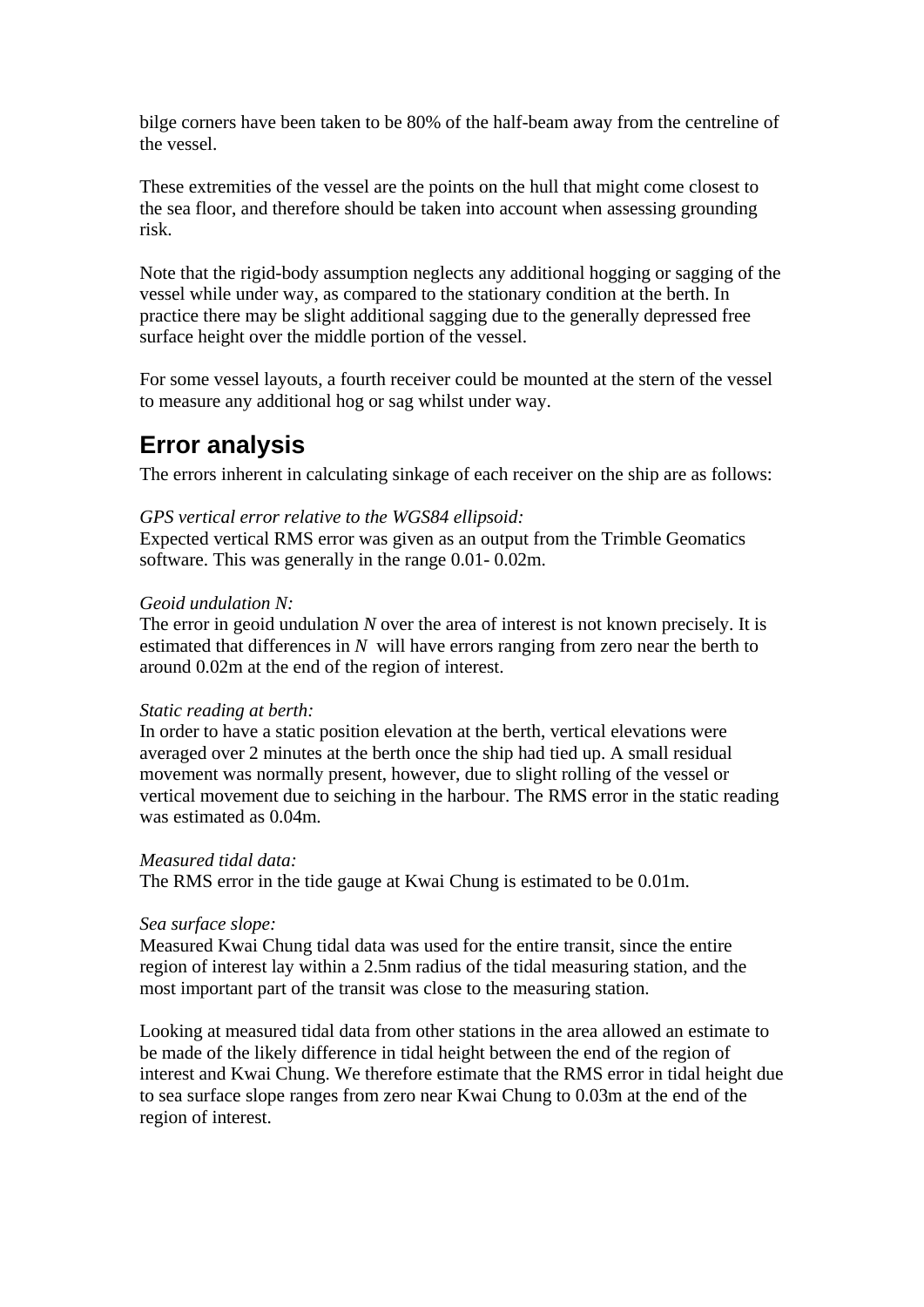#### *Total error at each receiver:*

Since all of these data sources are added or subtracted in order to calculate the final sinkage value, the total error is found by summing the squares of the individual errors and then taking the square root. Therefore the estimated RMS error close to Kwai Chung is 0.05m, and at the end of the region of interest is 0.06m.

#### *Total error in sinkage at vessel extremities:*

The errors in bow sinkage will be as above, since a receiver was located directly there. Disregarding sag, the errors at the bilge corners will also be similar since these points are within the space bounded by the receivers. Stern sinkage error will be slightly larger due to the required extrapolation outside the area bounded by the receivers.

# **Dynamic sinkage**

## **Measured sinkage along transit**

Example measured sinkage results, as well as corresponding speed profiles, are shown in Figures 3 – 6. Since the transit was generally in a north-south direction, and distance along the channel is difficult to define when taking account of manoeuvring near the berths, results have been plotted as a function of midship latitude.

It can be seen that there is considerable oscillation in the sinkage of the port and starboard bilge corners. This is primarily due to roll, as very little heave or dynamic pitch was measured in any of the runs. Spectral analyses of the measured roll have been performed for the cases shown, with large peaks being found at a period of 14 seconds for Ship A and 18 seconds for Ship B. These periods match the calculated natural roll periods of the vessels.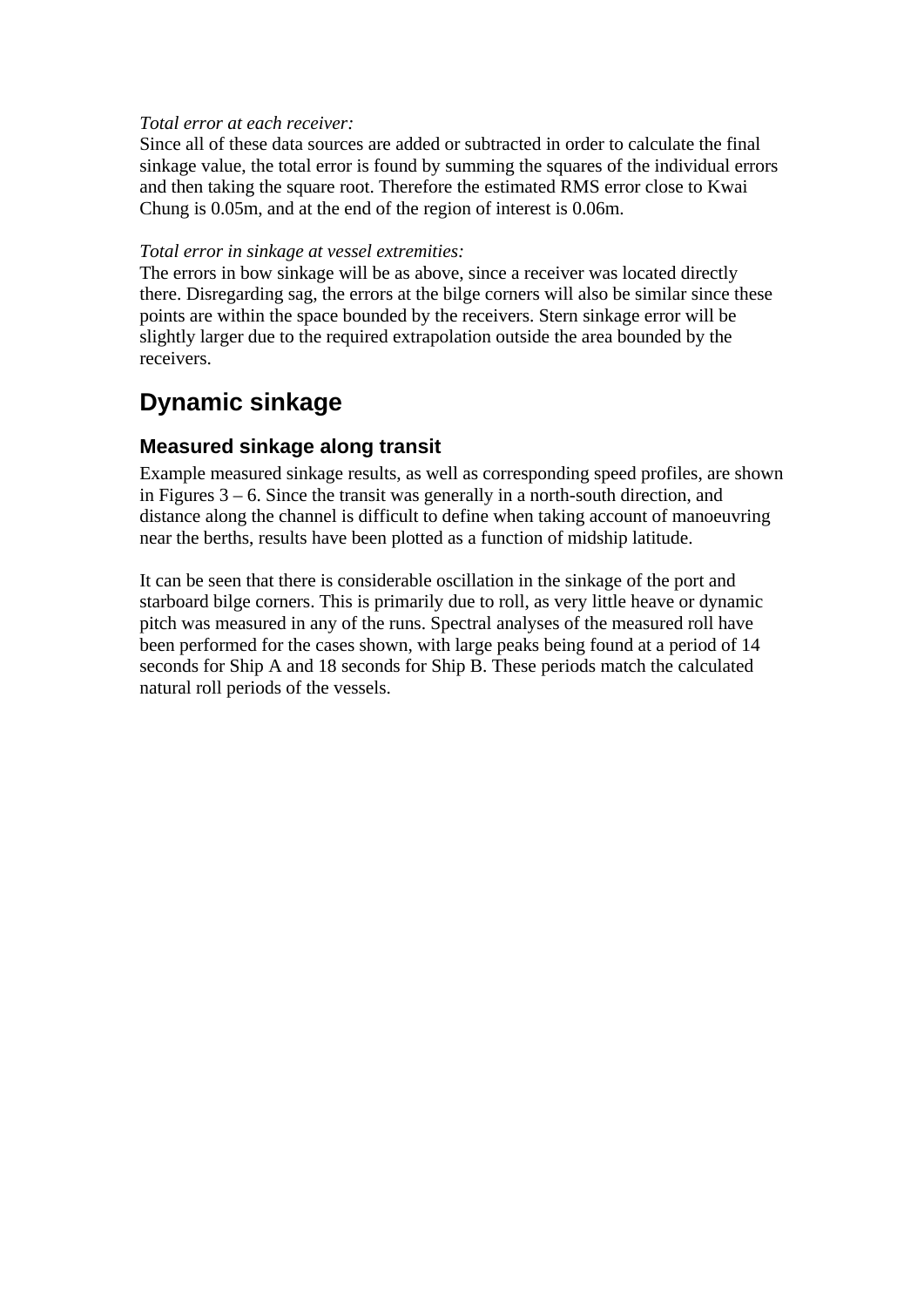

**Figure 3: Ship A on inbound transit: sinkage at four points on vessel** 



**Figure 4: Ship A on inbound transit: ship speed over the ground**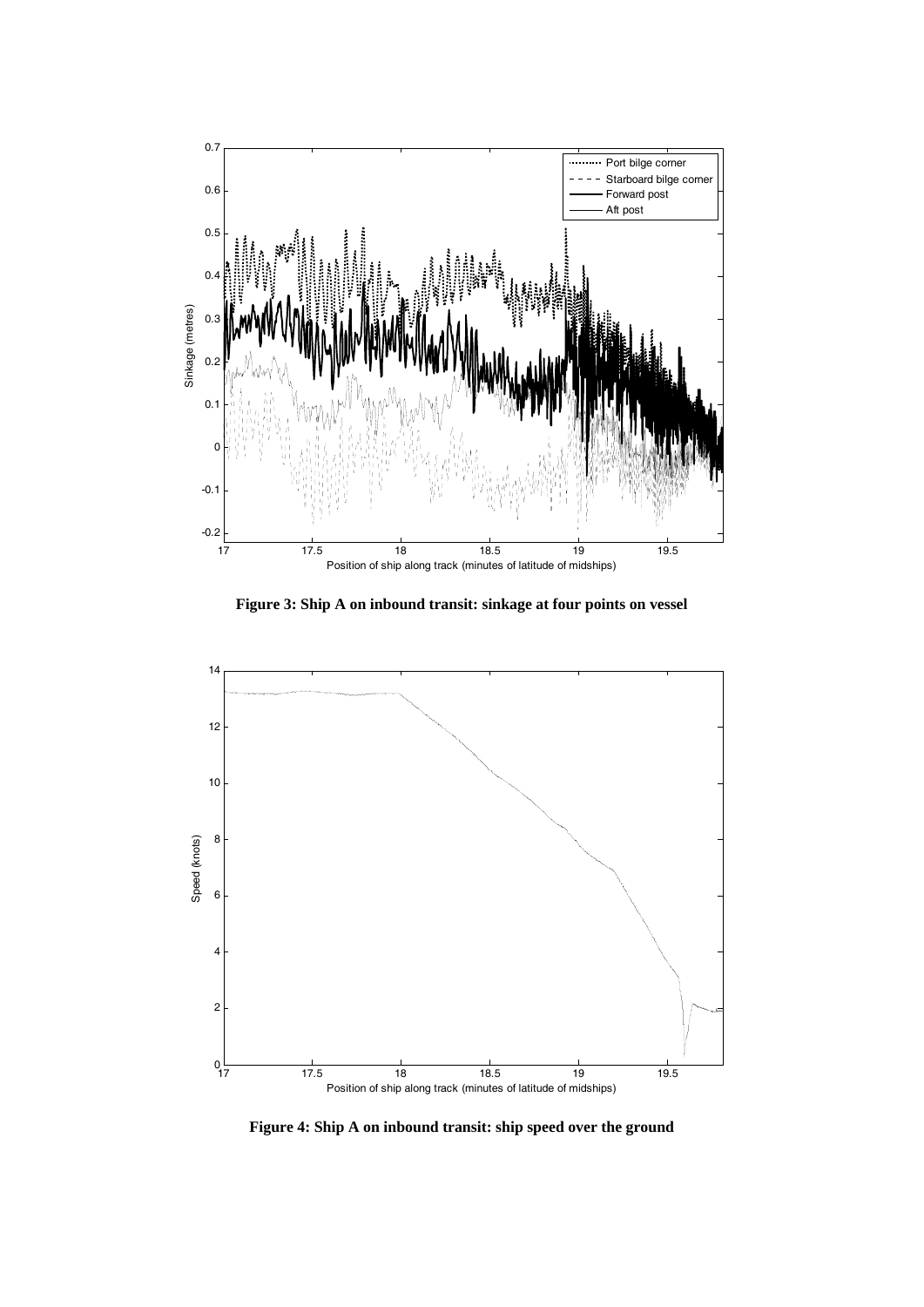

**Figure 5: Ship B on outbound transit: sinkage at four points on vessel** 



**Figure 6: Ship B on outbound transit: ship speed over the ground**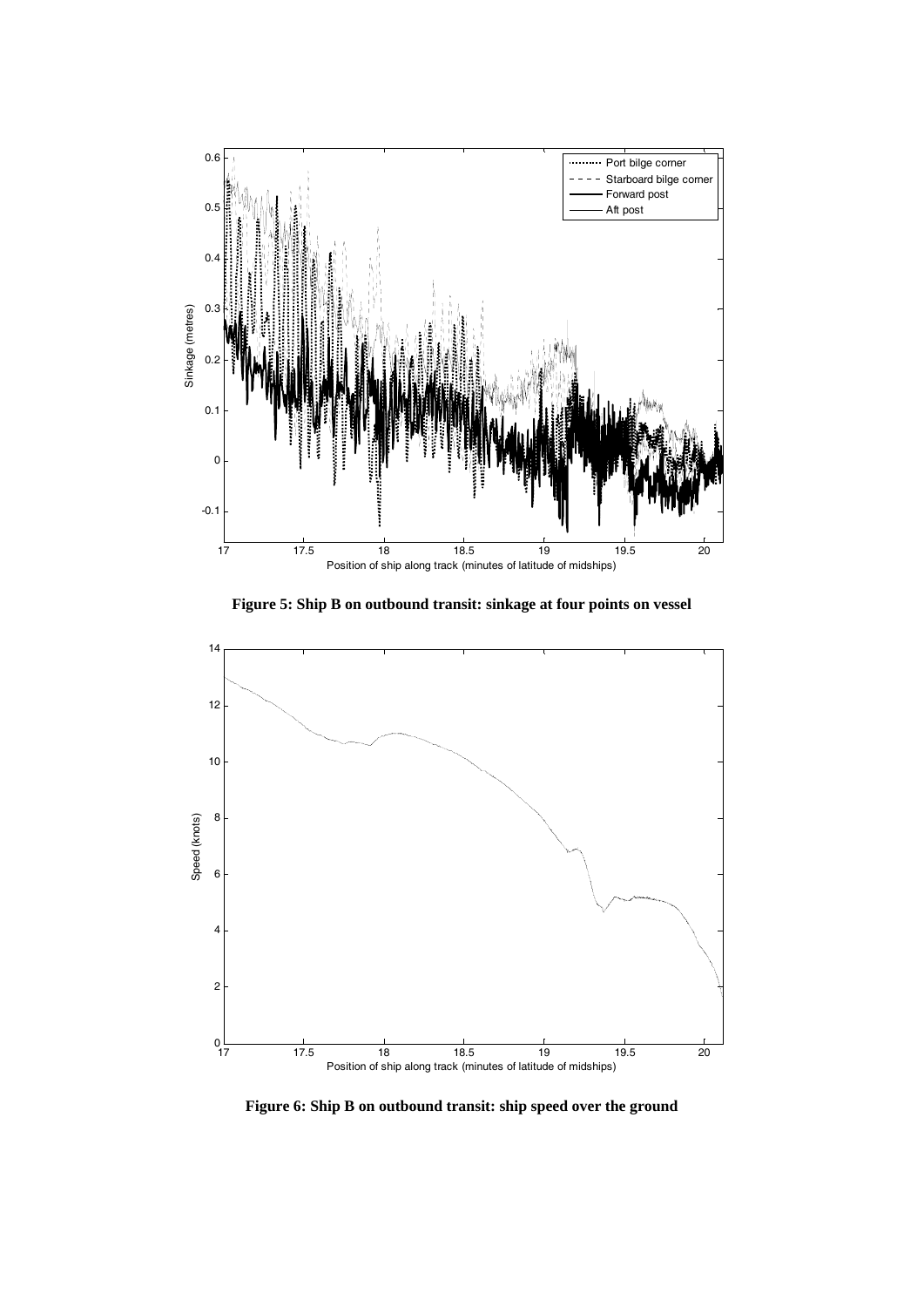## **Maximum sinkage**

The maximum sinkage almost invariably occurred at the bilge corner on the western side of the transit, due to the combined effects of easterly winds and a turn centred toward the east.

The maximum sinkage, as a percentage of length between perpendiculars, averaged 0.22, with standard deviation 0.13, minimum 0.13 and maximum 0.63.

## **Factors affecting sinkage for containerships**

### *Dynamic trim*

Full-form ships such as bulk carriers, with almost level static trim, tend to trim down by the bow when under way (see e.g. Dand & Ferguson 1973 for model test results). This is due to the longitudinal centre of buoyancy (LCB) being located well forward of the longitudinal centre of floatation (LCF). See Tuck (1966) for calculation of this effect based on potential flow methods.

For the containerships tested, it was found that in most cases there was little dynamic trim, and that this trim could be either by the bow or the stern, depending on the vessel.

Containerships have their LCB normally slightly aft of amidships and not far forward of the LCF. According to potential flow theory, these ships should experience a slight bow-down trim. However, the effects of the propeller inflow, as well as flow separation near the stern, both act to decrease the overall pressure near the stern and hence tend to trim the vessel by the stern. Therefore the overall dynamic trim of a containership is normally quite small, and may be either by the bow or the stern, depending on the hull shape, loading condition and propeller characteristics. Note that the static trim of the vessel will also affect the dynamic trim.

### *LCF sinkage*

The LCF sinkage of containerships will generally be smaller than bulk carriers of similar length (or even similar displacement) due to their smaller volumetric coefficient  $c_{\nabla}$ , defined by

$$
c_{\nabla} = \frac{\nabla}{L_{\text{PP}}^3}
$$

where  $∇$  is the ship displacement volume and  $L_{\text{PP}}$  is the length between perpendiculars. A frequently-used formula for LCF sinkage (Tuck 1966, Hooft 1974, Huuska 1976, Gourlay 2006) gives the LCF sinkage  $s_{\text{LCF}}$  as

$$
\frac{S_{\text{LCF}}}{L_{\text{PP}}} = c_{\text{s}} \, c_{\text{v}} \, \frac{F_h^2}{\sqrt{1 - F_h^2}}
$$

Where

 $F_h$  = Froude number based on water depth, i.e.  $V / \sqrt{gh}$ 

 $c<sub>s</sub> = LCF$  sinkage coefficient, normally in the range  $1.2 - 2.4$ , according to model tests referenced above

Bulk carriers generally have volumetric coefficients 0.006 – 0.010, while containerships generally have volumetric coefficients in the range 0.002 – 0.005.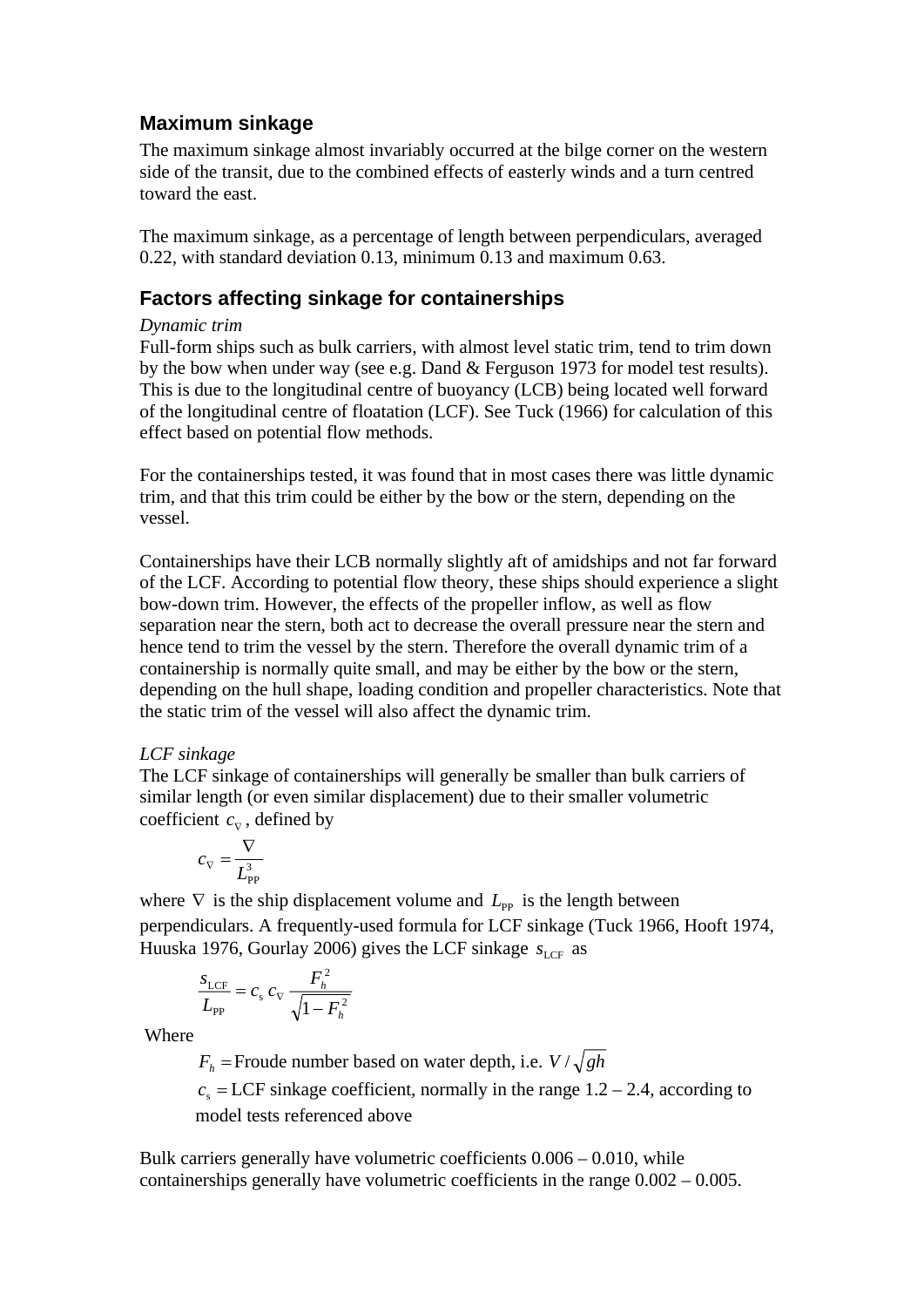Therefore the LCF sinkage of a containership will generally be around half that of a bulk carrier of similar length.

#### *Roll*

We shall here take roll to mean the instantaneous heel angle experienced by the vessel, as compared to the steady-state heel angle whilst at the berth. This includes both dynamic oscillatory roll caused by swell or free decaying roll, as well as steady heel due to wind or turning.

For the containerships tested, roll was the most important factor governing maximum sinkage. Rolling of the vessel causes the bilge corners to be displaced vertically downwards, so that for a vessel with level static trim, the bilge corners of the ship are generally more vulnerable to grounding than the bow or stern.

This situation is very different to bulk carriers, which generally experience very small roll angles when transiting approach channels in calm conditions. For these ships, the large bow-down trim means that the bow is the point on the ship most vulnerable to grounding.

It is important to note that there is a considerable difference between containerships and bulk carriers in terms of roll characteristics. Containerships have a relatively high centre of gravity and low metacentric height, which translates into much larger heel angles during turns. Often containerships will be travelling quite quickly through turns, which also increases the turn-induced heel.

Wind heel is also much larger for containerships than for bulk carriers. Containerships tend to have larger above-water profile area, larger wind heeling lever arm, smaller displacement (for the same ship length) and smaller GM. These effects all combine to produce much larger wind heel angles for containerships than for bulk carriers.

During the course of these trials, it was noticed that wind and turning both had a significant effect on heel angle and hence sinkage at the bilge corner. These effects were difficult to separate, since they both acted in the same direction over most of the transit. In addition, an oscillatory roll motion was normally present, which may have been excited by changes in vessel direction, wind gusts or any refracted swell entering the area.

#### *Wave-induced vertical motions*

No significant swell was noticed in the Hong Kong approach channel during these trials, since it is well-protected from the north-east monsoon swell. However in any approach channel where swell is present, the resulting wave-induced heave, pitch and roll will all cause vertical motions of the ship and hence increase the sinkage.

#### *Hull shape*

Bulk carriers tend to have fairly long parallel midbodies. Therefore the combined effects of trim and roll mean that in a seaway the forward or aft (normally forward) shoulder of the bilge corners may be particularly vulnerable to grounding.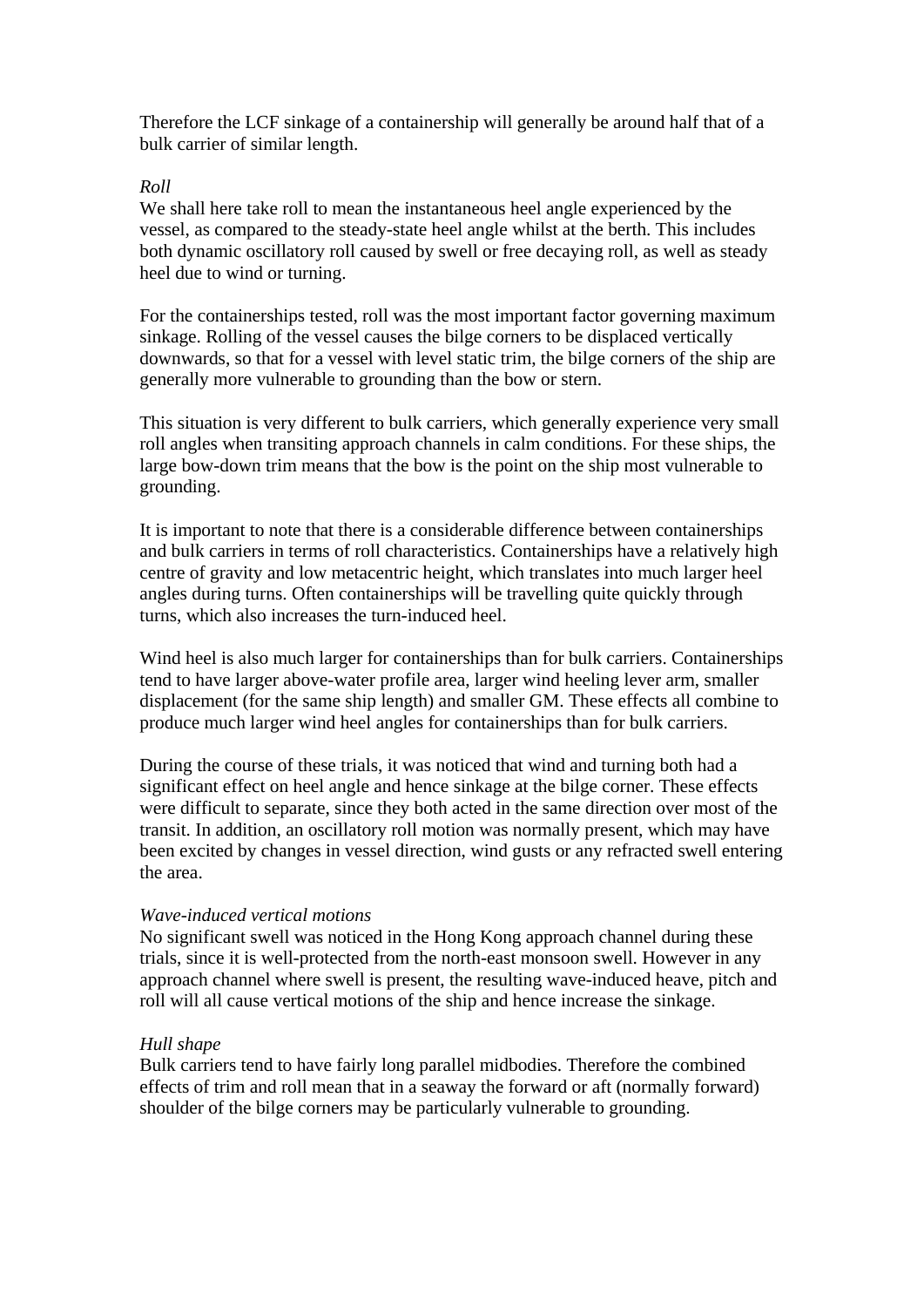Containerships, however, have little if any parallel midbody. Therefore the forward and aft shoulders need not be considered; rather just the port and starboard bilge corners at their widest point.

# **Dynamic draft increase**

For a ship that has level trim in the static condition, any sinkage at the bow, stern and bilge corners translates directly into an increase in dynamic draft and therefore a decrease in underkeel clearance.

However, for a ship that is trimmed by the stern in the static condition, sinkage at the bow or bilge corners does not translate directly into a decrease in underkeel clearance. Even if the ship is rolling considerably and the bilge corners are experiencing significant downward sinkage, the stern may still be most vulnerable to grounding, due to its already close proximity to the sea floor.

Therefore we shall here make a distinction between the concepts of "sinkage" at different points on the ship, and the overall "dynamic draft increase".

The dynamic draft at each location on the ship can be found by adding the static draft at that point to the sinkage at that point. The point on the ship with the largest dynamic draft is the point most likely to hit the bottom. The overall dynamic draft is the maximum dynamic draft over the whole vessel.

The difference between the overall dynamic draft and the maximum static draft is the "dynamic draft increase", and is the extra allowance that should be included if the ship is to avoid grounding.

### **Results**

Figures 7 and 8 show the dynamic drafts at different points on the vessel for Ship A and Ship B.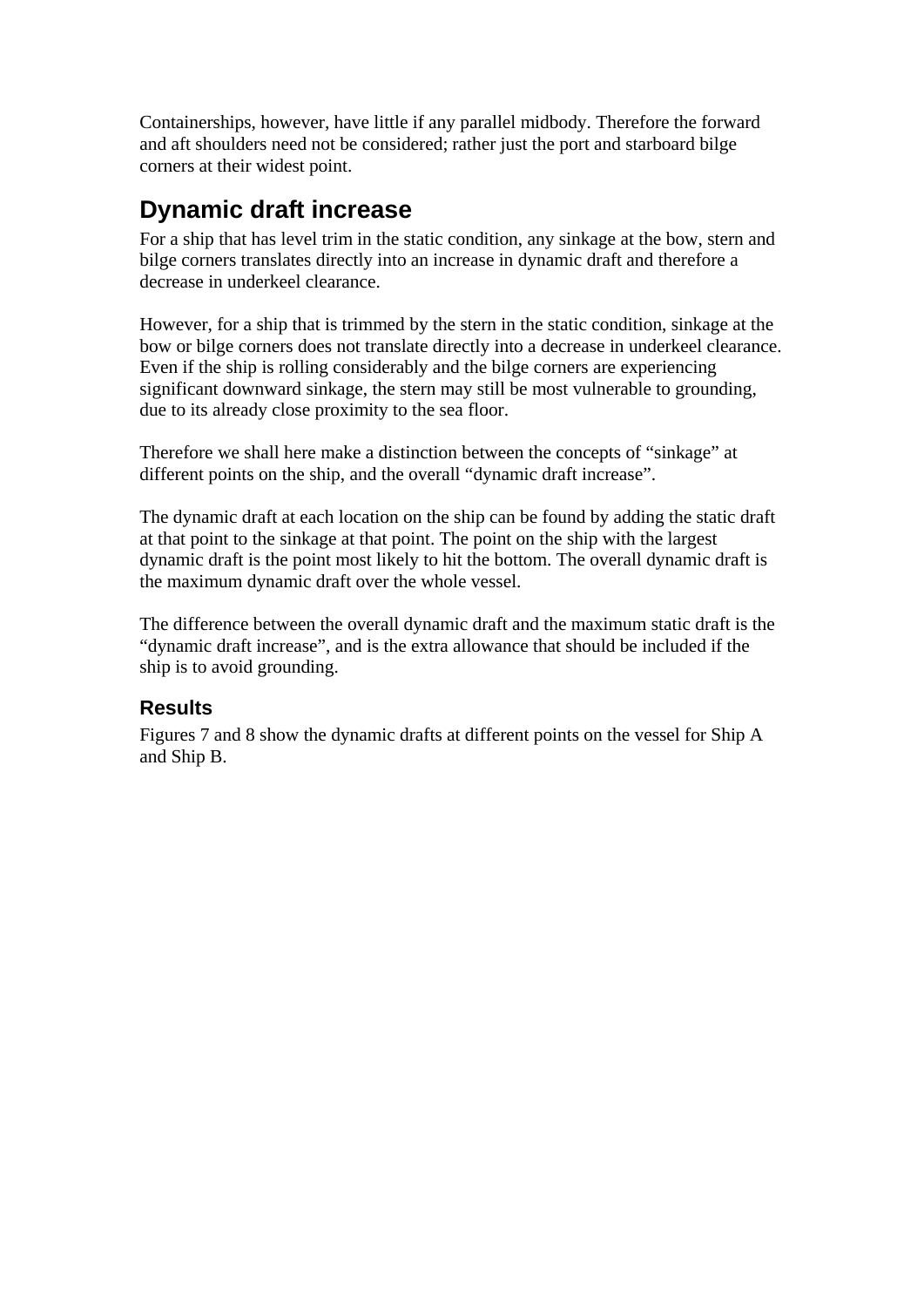

**Figure 7: Ship A on inbound transit: dynamic draft at four points on vessel**



**Figure 8: Ship B on outbound transit: dynamic draft at four points on vessel**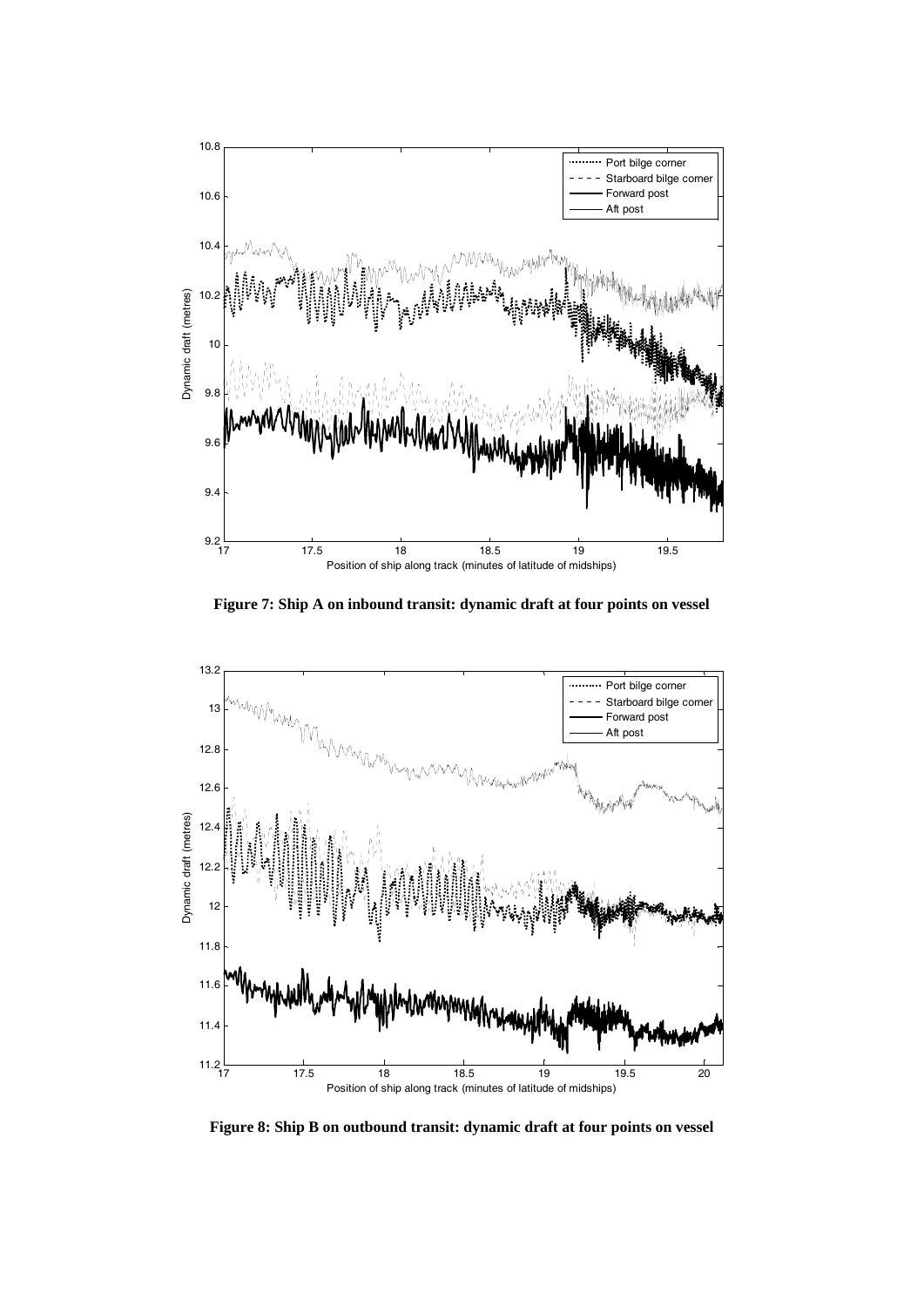Both Ship A and Ship B are trimmed appreciably by the stern in the static condition (near the maximum latitude shown on the graphs). Therefore, despite significant rolling and sinkage at the bilge corners, the stern still has the maximum dynamic draft and hence governs the overall dynamic draft.

The dynamic draft increase (DDI) is the overall dynamic draft, minus the maximum static draft (static stern draft in this case).

Across all vessels tested, the maximum DDI for each transit (as a percentage of the length between perpendiculars) averaged 0.16, with standard deviation 0.08, minimum 0.06 and maximum 0.39.

## **Effect of static trim on DDI of containerships**

Most of the containerships tested were trimmed down by the stern in the static condition. For some ships the static stern-down trim is used to improve manoeuvring and propulsive efficiency, while for others it is used to offset a known propensity to trim by the bow when under way.

Despite the fact that maximum sinkage generally occurred at the bilge corners, maximum dynamic draft was normally at the stern due to the static stern-down trim.

This contrasts against the case of bulk carriers, which normally have almost level static trim, bow-down dynamic trim, and very little roll in calm water. Therefore, for bulk carriers in calm water, the bow usually has the largest dynamic draft and hence comes closest to the seabed.

## **Use of DDI for developing UKC guidelines**

Dynamic draft increase is directly related to decrease in underkeel clearance, and so is the most important parameter to use when assessing grounding risk of a particular vessel. We have seen here that for containerships the DDI is usually significantly less than the maximum sinkage.

However, we would warn against using DDI values from vessels that are statically trimmed by the stern, when developing UKC guidelines for ports. This is because any DDI values obtained from stern-trimmed vessels will severely underpredict the DDI values for similar vessels with level static trim.

Maximum sinkage values from statically trimmed vessels will be similar to maximum sinkage values for level trim vessels. Therefore this is generally the best parameter to use in the first instance for developing generalized UKC guidelines for a port. Maximum sinkage values can then be converted into DDI values based on each particular vessel's static trim.

## **Conclusions**

Real-time-kinematic GPS receivers, combined with a fixed shore receiver, have been used to measure the dynamic sinkage, trim and roll of 16 deep-draft containerships entering or leaving Hong Kong harbour.